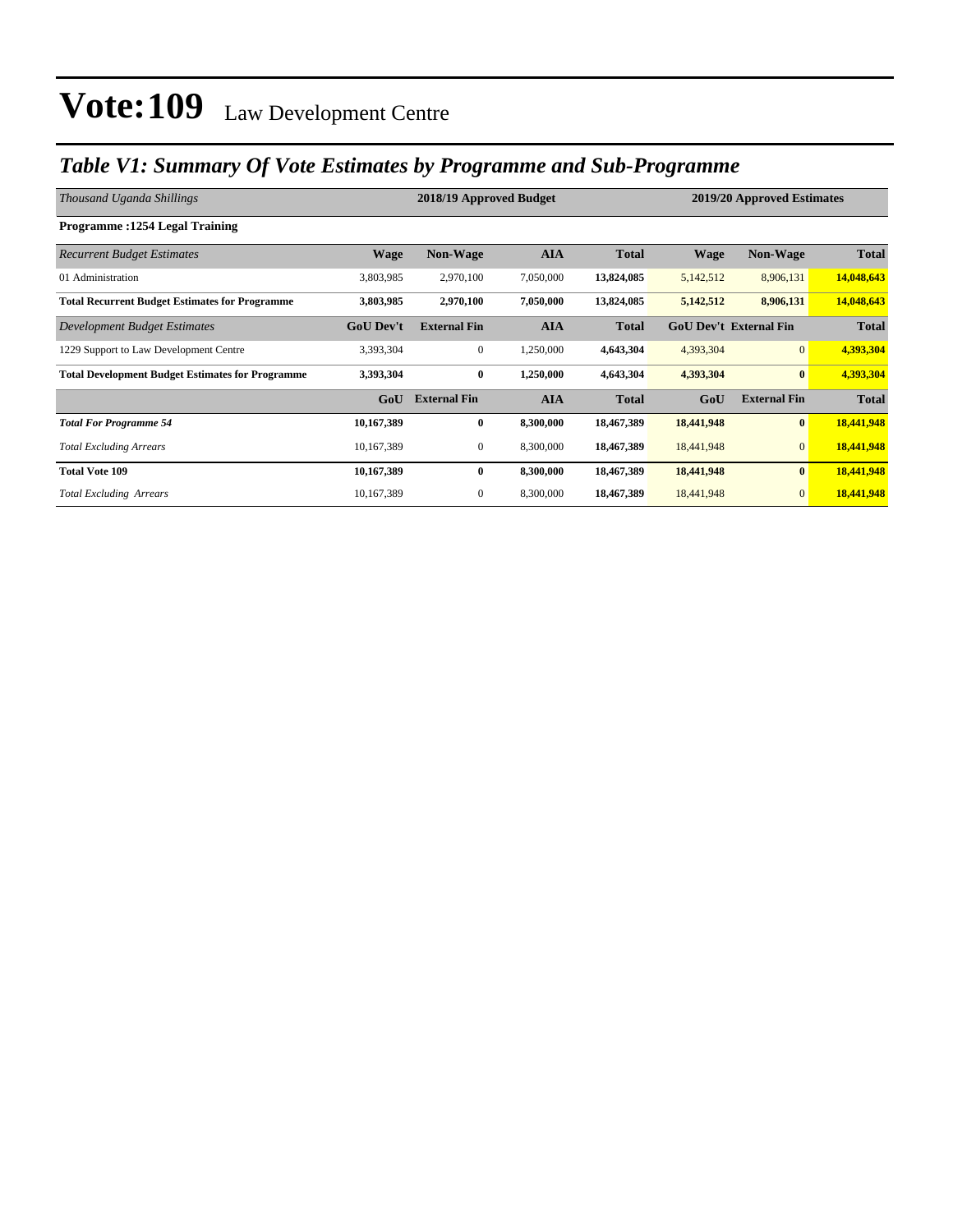### *Table V2: Summary Vote Estimates by Item*

| Thousand Uganda Shillings                                   |           | 2018/19 Approved Budget |           |              | 2019/20Approved Estimates |                     |                         |  |
|-------------------------------------------------------------|-----------|-------------------------|-----------|--------------|---------------------------|---------------------|-------------------------|--|
|                                                             | GoU       | <b>External Fin</b>     | AIA       | <b>Total</b> | GoU                       | <b>External Fin</b> | <b>Total</b>            |  |
| <b>Employees, Goods and Services (Outputs Provided)</b>     | 6,774,085 | $\bf{0}$                | 7,050,000 | 13,824,085   | 14,048,643                | $\bf{0}$            | 14,048,643              |  |
| 211102 Contract Staff Salaries                              | 3,803,985 | $\bf{0}$                | 1,338,527 | 5,142,512    | 5,142,512                 | $\bf{0}$            | 5,142,512               |  |
| 211103 Allowances (Inc. Casuals, Temporary)                 | 500,000   | $\bf{0}$                | 2,217,042 | 2,717,042    | 2,735,336                 | $\bf{0}$            | 2,735,336               |  |
| 212101 Social Security Contributions                        | 0         | $\bf{0}$                | 514,251   | 514,251      | 514,251                   | $\bf{0}$            | 514,251                 |  |
| 213001 Medical expenses (To employees)                      | 230,000   | $\bf{0}$                | 30,000    | 260,000      | 230,000                   | $\bf{0}$            | 230,000                 |  |
| 213002 Incapacity, death benefits and funeral expenses      | $\bf{0}$  | $\bf{0}$                | 30,000    | 30,000       | 10,000                    | $\bf{0}$            | 10,000                  |  |
| 213004 Gratuity Expenses                                    | 1,204,100 | $\bf{0}$                | 28,180    | 1,232,280    | 1,538,323                 | $\bf{0}$            | 1,538,323               |  |
| 221001 Advertising and Public Relations                     | 0         | $\bf{0}$                | 50,000    | 50,000       | 50,000                    | $\bf{0}$            | 50,000                  |  |
| 221002 Workshops and Seminars                               | 0         | $\bf{0}$                | 240,000   | 240,000      | 200,000                   | $\bf{0}$            | 200,000                 |  |
| 221003 Staff Training                                       | 106,000   | $\bf{0}$                | 50,000    | 156,000      | 346,000                   | $\bf{0}$            | 346,000                 |  |
| 221005 Hire of Venue (chairs, projector, etc)               | 10,000    | $\bf{0}$                | 20,000    | 30,000       | 20,000                    | $\bf{0}$            | 20,000                  |  |
| 221007 Books, Periodicals & Newspapers                      | 4,000     | $\bf{0}$                | 20,000    | 24,000       | 20,000                    | $\bf{0}$            | 20,000                  |  |
| 221008 Computer supplies and Information Technology<br>(TT) | 50,000    | $\bf{0}$                | 70,000    | 120,000      | 110,222                   | $\bf{0}$            | 110,222                 |  |
| 221009 Welfare and Entertainment                            | 10,000    | $\bf{0}$                | 150,000   | 160,000      | 150,000                   | $\bf{0}$            | 150,000                 |  |
| 221011 Printing, Stationery, Photocopying and Binding       | 300,000   | $\bf{0}$                | 200,000   | 500,000      | 200,000                   | $\bf{0}$            | 200,000                 |  |
| 221012 Small Office Equipment                               | 0         | $\bf{0}$                | 20,000    | 20,000       | 20,000                    | $\bf{0}$            | 20,000                  |  |
| 221014 Bank Charges and other Bank related costs            | 0         | $\bf{0}$                | 20,000    | 20,000       | $\bf{0}$                  | $\bf{0}$            | $\bf{0}$                |  |
| 221016 IFMS Recurrent costs                                 | $\bf{0}$  | $\bf{0}$                | 30,000    | 30,000       | $\bf{0}$                  | $\bf{0}$            | $\overline{\mathbf{0}}$ |  |
| 221017 Subscriptions                                        | 12,000    | $\bf{0}$                | 70,000    | 82,000       | 70,000                    | $\bf{0}$            | 70,000                  |  |
| 222001 Telecommunications                                   | 0         | $\bf{0}$                | 40,000    | 40,000       | 20,000                    | $\bf{0}$            | 20,000                  |  |
| 222002 Postage and Courier                                  | $\bf{0}$  | $\bf{0}$                | 2,000     | 2,000        | 2,000                     | $\bf{0}$            | 2,000                   |  |
| 222003 Information and communications technology<br>(ICT)   | 110,000   | $\bf{0}$                | $\bf{0}$  | 110,000      | 110,000                   | $\bf{0}$            | 110,000                 |  |
| 223001 Property Expenses                                    | 10,000    | $\bf{0}$                | 80,000    | 90,000       | 100,000                   | $\bf{0}$            | 100,000                 |  |
| 223002 Rates                                                | 0         | $\bf{0}$                | 10,000    | 10,000       | 10,000                    | $\bf{0}$            | 10,000                  |  |
| 223003 Rent – (Produced Assets) to private entities         | 0         | $\bf{0}$                | 0         | $\bf{0}$     | 360,000                   | $\bf{0}$            | 360,000                 |  |
| 223004 Guard and Security services                          | 12,000    | $\bf{0}$                | 90,000    | 102,000      | 40,000                    | $\bf{0}$            | 40,000                  |  |
| 223005 Electricity                                          | 72,000    | $\bf{0}$                | 60,000    | 132,000      | 120,000                   | $\bf{0}$            | <b>120,000</b>          |  |
| 223006 Water                                                | 70,000    | $\bf{0}$                | 70,000    | 140,000      | 140,000                   | $\bf{0}$            | 140,000                 |  |
| 224001 Medical Supplies                                     | 0         | $\bf{0}$                | 30,000    | 30,000       | 40,000                    | $\bf{0}$            | 40,000                  |  |
| 224004 Cleaning and Sanitation                              | 10,000    | $\bf{0}$                | 120,000   | 130,000      | 120,000                   | $\bf{0}$            | 120,000                 |  |
| 225001 Consultancy Services- Short term                     | 40,000    | $\bf{0}$                | 200,000   | 240,000      | 200,000                   | $\bf{0}$            | 200,000                 |  |
| 226001 Insurances                                           | 0         | $\bf{0}$                | 50,000    | 50,000       | 50,000                    | $\bf{0}$            | 50,000                  |  |
| 227001 Travel inland                                        | 40,000    | $\bf{0}$                | 30,000    | 70,000       | 70,000                    | $\bf{0}$            | 70,000                  |  |
| 227002 Travel abroad                                        | 0         | $\bf{0}$                | 350,000   | 350,000      | 350,000                   | $\bf{0}$            | 350,000                 |  |
| 227004 Fuel, Lubricants and Oils                            | 20,000    | $\bf{0}$                | 120,000   | 140,000      | 120,000                   | $\bf{0}$            | 120,000                 |  |
| 228001 Maintenance - Civil                                  | 110,000   | $\bf{0}$                | $\bf{0}$  | 110,000      | 140,000                   | $\bf{0}$            | 140,000                 |  |
| 228002 Maintenance - Vehicles                               | 10,000    | $\bf{0}$                | 100,000   | 110,000      | 100,000                   | $\bf{0}$            | 100,000                 |  |
| 228003 Maintenance – Machinery, Equipment $\&$<br>Furniture | 10,000    | $\boldsymbol{0}$        | 100,000   | 110,000      | 100,000                   | $\bf{0}$            | 100,000                 |  |
| 282103 Scholarships and related costs                       | 30,000    | $\boldsymbol{0}$        | 500,000   | 530,000      | 500,000                   | $\bf{0}$            | 500,000                 |  |
| <b>Investment</b> (Capital Purchases)                       | 3,393,304 | $\pmb{0}$               | 1,250,000 | 4,643,304    | 4,393,304                 | $\bf{0}$            | 4,393,304               |  |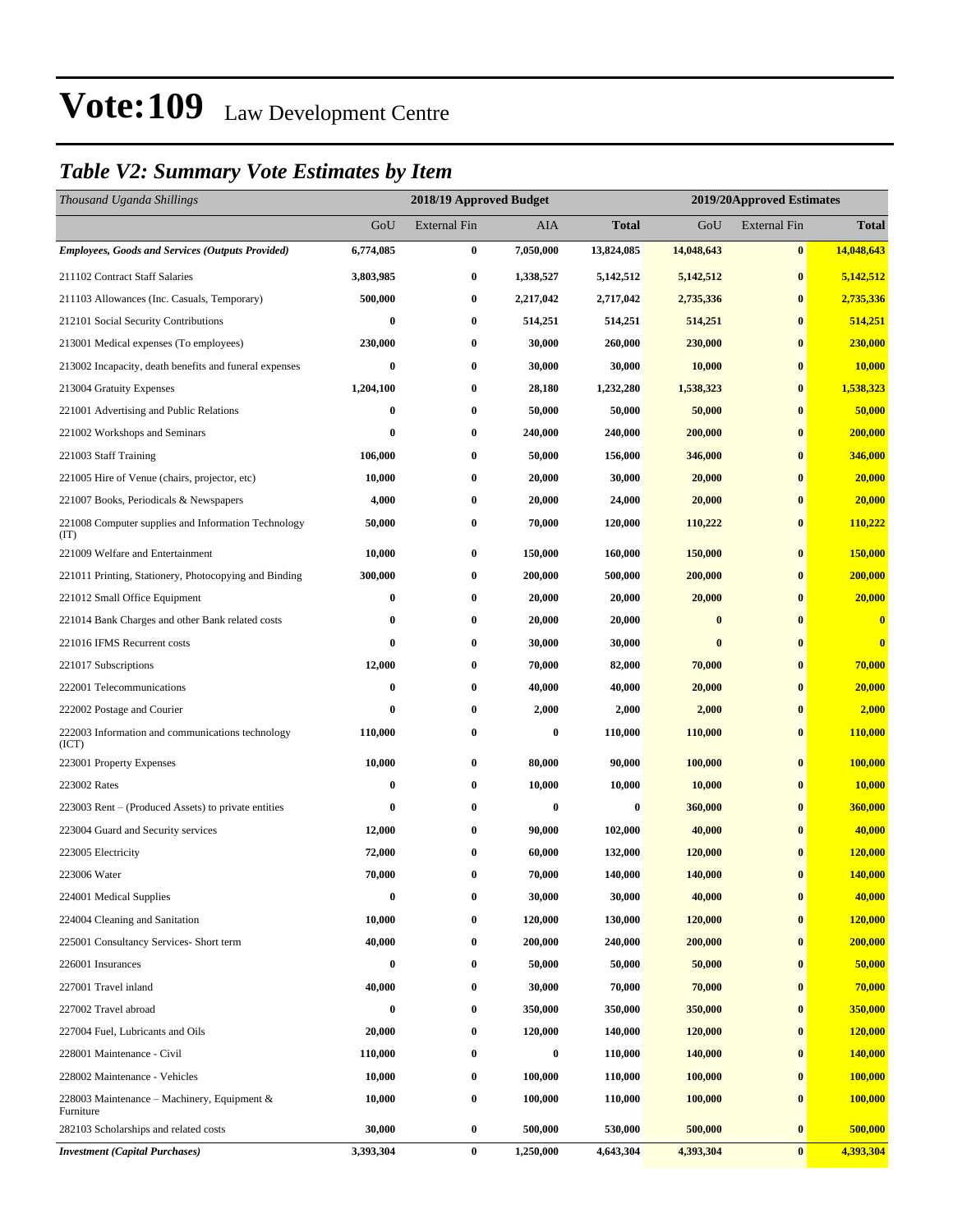| 312101 Non-Residential Buildings | 3,393,304  | $\bf{0}$     | 500,000   | 3,893,304  | 3,843,304  | $\bf{0}$       | 3,843,304    |
|----------------------------------|------------|--------------|-----------|------------|------------|----------------|--------------|
| 312201 Transport Equipment       | $\bf{0}$   | $\bf{0}$     | 400,000   | 400,000    | $\bf{0}$   | $\bf{0}$       | $\mathbf{0}$ |
| 312202 Machinery and Equipment   | $\bf{0}$   | $\bf{0}$     | 200,000   | 200,000    | 100,000    | $\mathbf{0}$   | 100,000      |
| 312203 Furniture & Fixtures      | $\bf{0}$   | $\bf{0}$     | 100.000   | 100.000    | 350,000    | $\mathbf{0}$   | 350,000      |
| 312213 ICT Equipment             | $\bf{0}$   | $\bf{0}$     | 50,000    | 50,000     | 100,000    | $\mathbf{0}$   | 100,000      |
| <b>Grand Total Vote 109</b>      | 10,167,389 | $\bf{0}$     | 8,300,000 | 18,467,389 | 18,441,948 | $\mathbf{0}$   | 18,441,948   |
| <b>Total Excluding Arrears</b>   | 10,167,389 | $\mathbf{0}$ | 8,300,000 | 18,467,389 | 18,441,948 | $\overline{0}$ | 18,441,948   |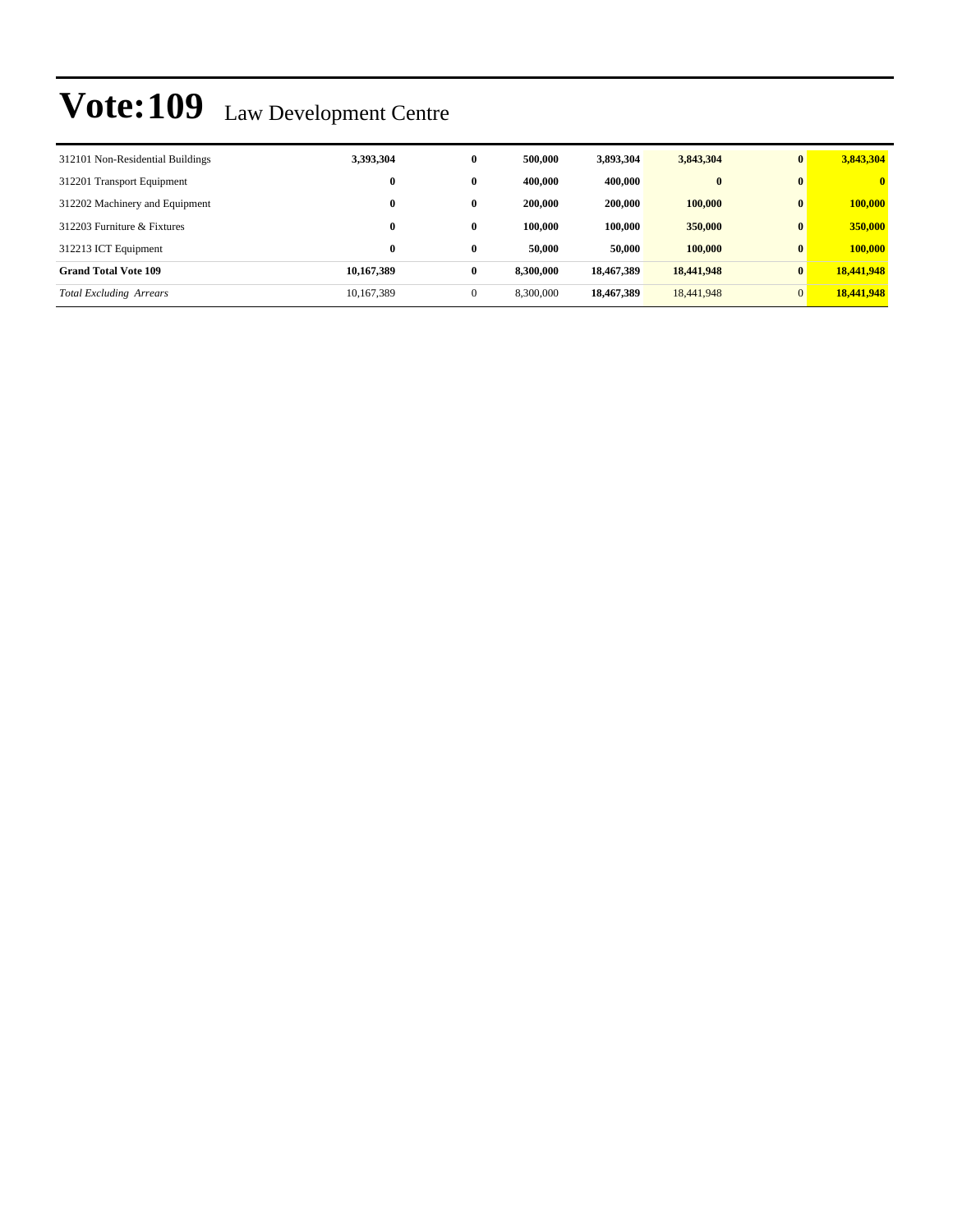### *Table V3: Detailed Estimates by Programme, Sub Programme, Output and Item*

#### *Programme :1254 Legal Training*

*Recurrent Budget Estimates*

#### **SubProgramme 01 Administration**

| Thousand Uganda Shillings                             |                  | 2018/19 Approved Budget |                  |              |                  |                  |                            |  |
|-------------------------------------------------------|------------------|-------------------------|------------------|--------------|------------------|------------------|----------------------------|--|
|                                                       |                  |                         |                  |              |                  |                  | 2019/20 Approved Estimates |  |
| <b>Outputs Provided</b>                               | Wage             | Non Wage                | <b>AIA</b>       | <b>Total</b> | Wage             | Non Wage         | <b>Total</b>               |  |
| Output 125401 Legal Training                          |                  |                         |                  |              |                  |                  |                            |  |
| 211102 Contract Staff Salaries                        | 1,725,946        | $\boldsymbol{0}$        | 588,952          | 2,314,898    | 2,314,898        | $\overline{0}$   | 2,314,898                  |  |
| 211103 Allowances (Inc. Casuals, Temporary)           | $\boldsymbol{0}$ | $\boldsymbol{0}$        | 1,307,042        | 1,307,042    | $\mathbf{0}$     | 1,437,116        | 1,437,116                  |  |
| 212101 Social Security Contributions                  | $\boldsymbol{0}$ | $\boldsymbol{0}$        | 231,490          | 231,490      | $\mathbf{0}$     | 231,490          | 231,490                    |  |
| 213004 Gratuity Expenses                              | $\mathbf{0}$     | 400,455                 | $\boldsymbol{0}$ | 400,455      | $\boldsymbol{0}$ | 400,455          | 400,455                    |  |
| 221002 Workshops and Seminars                         | $\boldsymbol{0}$ | $\boldsymbol{0}$        | 80,000           | 80,000       | $\boldsymbol{0}$ | 50,000           | 50,000                     |  |
| 221003 Staff Training                                 | $\boldsymbol{0}$ | 42,400                  | $\mathbf{0}$     | 42,400       | $\mathbf{0}$     | 42,400           | 42,400                     |  |
| 221005 Hire of Venue (chairs, projector, etc)         | $\mathbf{0}$     | 10,000                  | $\boldsymbol{0}$ | 10,000       | $\mathbf{0}$     | 10,000           | <b>10,000</b>              |  |
| 221009 Welfare and Entertainment                      | $\boldsymbol{0}$ | $\boldsymbol{0}$        | $\boldsymbol{0}$ | $\bf{0}$     | $\mathbf{0}$     | 50,000           | 50,000                     |  |
| 221011 Printing, Stationery, Photocopying and Binding | $\boldsymbol{0}$ | 50,000                  | 50,000           | 100,000      | $\boldsymbol{0}$ | 150,000          | <b>150,000</b>             |  |
| 224001 Medical Supplies                               | $\boldsymbol{0}$ | $\boldsymbol{0}$        | 30,000           | 30,000       | $\mathbf{0}$     | 20,000           | 20,000                     |  |
| 224004 Cleaning and Sanitation                        | $\mathbf{0}$     | $\boldsymbol{0}$        | $\mathbf{0}$     | $\bf{0}$     | $\mathbf{0}$     | 70,000           | 70,000                     |  |
| 227001 Travel inland                                  | $\mathbf{0}$     | $\boldsymbol{0}$        | 5,000            | 5,000        | $\mathbf{0}$     | 5,000            | 5,000                      |  |
| 228001 Maintenance - Civil                            | $\mathbf{0}$     | $\boldsymbol{0}$        | $\boldsymbol{0}$ | $\bf{0}$     | $\mathbf{0}$     | 20,000           | 20,000                     |  |
| 282103 Scholarships and related costs                 | $\boldsymbol{0}$ | $\boldsymbol{0}$        | 500,000          | 500,000      | $\boldsymbol{0}$ | $\mathbf{0}$     | $\bf{0}$                   |  |
| <b>Total Cost of Output 01</b>                        | 1,725,946        | 502,855                 | 2,792,484        | 5,021,285    | 2,314,898        | 2,486,461        | 4,801,359                  |  |
| <b>Output 125402 Law Reporting</b>                    |                  |                         |                  |              |                  |                  |                            |  |
| 211102 Contract Staff Salaries                        | 174,274          | $\boldsymbol{0}$        | 66,926           | 241,200      | 241,200          | $\mathbf{0}$     | 241,200                    |  |
| 211103 Allowances (Inc. Casuals, Temporary)           | $\mathbf{0}$     | $\boldsymbol{0}$        | 50,000           | 50,000       | $\boldsymbol{0}$ | 22,567           | 22,567                     |  |
| 212101 Social Security Contributions                  | $\mathbf{0}$     | $\boldsymbol{0}$        | 24,120           | 24,120       | $\boldsymbol{0}$ | 24,120           | 24,120                     |  |
| 213004 Gratuity Expenses                              | $\boldsymbol{0}$ | 60,300                  | $\mathbf{0}$     | 60,300       | $\mathbf{0}$     | 60,300           | 60,300                     |  |
| 221002 Workshops and Seminars                         | $\boldsymbol{0}$ | $\boldsymbol{0}$        | 20,000           | 20,000       | $\boldsymbol{0}$ | $\mathbf{0}$     | $\mathbf{0}$               |  |
| 221003 Staff Training                                 | $\mathbf{0}$     | $\boldsymbol{0}$        | 20,000           | 20,000       | $\mathbf{0}$     | 20,000           | 20,000                     |  |
| 221005 Hire of Venue (chairs, projector, etc)         | $\mathbf{0}$     | $\boldsymbol{0}$        | 5,000            | 5,000        | $\mathbf{0}$     | $\mathbf{0}$     | $\mathbf{0}$               |  |
| 221011 Printing, Stationery, Photocopying and Binding | $\boldsymbol{0}$ | $\boldsymbol{0}$        | 50,000           | 50,000       | $\mathbf{0}$     | $\mathbf{0}$     | $\bf{0}$                   |  |
| 227001 Travel inland                                  | $\mathbf{0}$     | $\boldsymbol{0}$        | 5,000            | 5,000        | $\boldsymbol{0}$ | 5,000            | 5,000                      |  |
| <b>Total Cost of Output 02</b>                        | 174,274          | 60,300                  | 241,046          | 475,620      | 241,200          | 131,987          | 373,187                    |  |
| Output 125403 Research                                |                  |                         |                  |              |                  |                  |                            |  |
| 211102 Contract Staff Salaries                        | 226,912          | $\boldsymbol{0}$        | 80,312           | 307,224      | 307,224          | $\mathbf{0}$     | 307,224                    |  |
| 211103 Allowances (Inc. Casuals, Temporary)           | $\boldsymbol{0}$ | $\boldsymbol{0}$        | 100,000          | 100,000      | $\mathbf{0}$     | 57,826           | 57,826                     |  |
| 212101 Social Security Contributions                  | $\boldsymbol{0}$ | $\boldsymbol{0}$        | 30,722           | 30,722       | $\boldsymbol{0}$ | 30,722           | 30,722                     |  |
| 213004 Gratuity Expenses                              | $\boldsymbol{0}$ | 62,550                  | $\mathbf{0}$     | 62,550       | $\boldsymbol{0}$ | 62,550           | 62,550                     |  |
| 221002 Workshops and Seminars                         | $\boldsymbol{0}$ | $\boldsymbol{0}$        | 20,000           | 20,000       | $\boldsymbol{0}$ | $\mathbf{0}$     | $\mathbf{0}$               |  |
| 221003 Staff Training                                 | $\boldsymbol{0}$ | $\boldsymbol{0}$        | 20,000           | 20,000       | $\boldsymbol{0}$ | 20,000           | 20,000                     |  |
| 221005 Hire of Venue (chairs, projector, etc)         | $\boldsymbol{0}$ | $\boldsymbol{0}$        | 2,500            | 2,500        | $\boldsymbol{0}$ | $\mathbf{0}$     | $\mathbf{0}$               |  |
| 221011 Printing, Stationery, Photocopying and Binding | $\boldsymbol{0}$ | $\boldsymbol{0}$        | 30,000           | 30,000       | $\boldsymbol{0}$ | $\boldsymbol{0}$ | $\overline{\mathbf{0}}$    |  |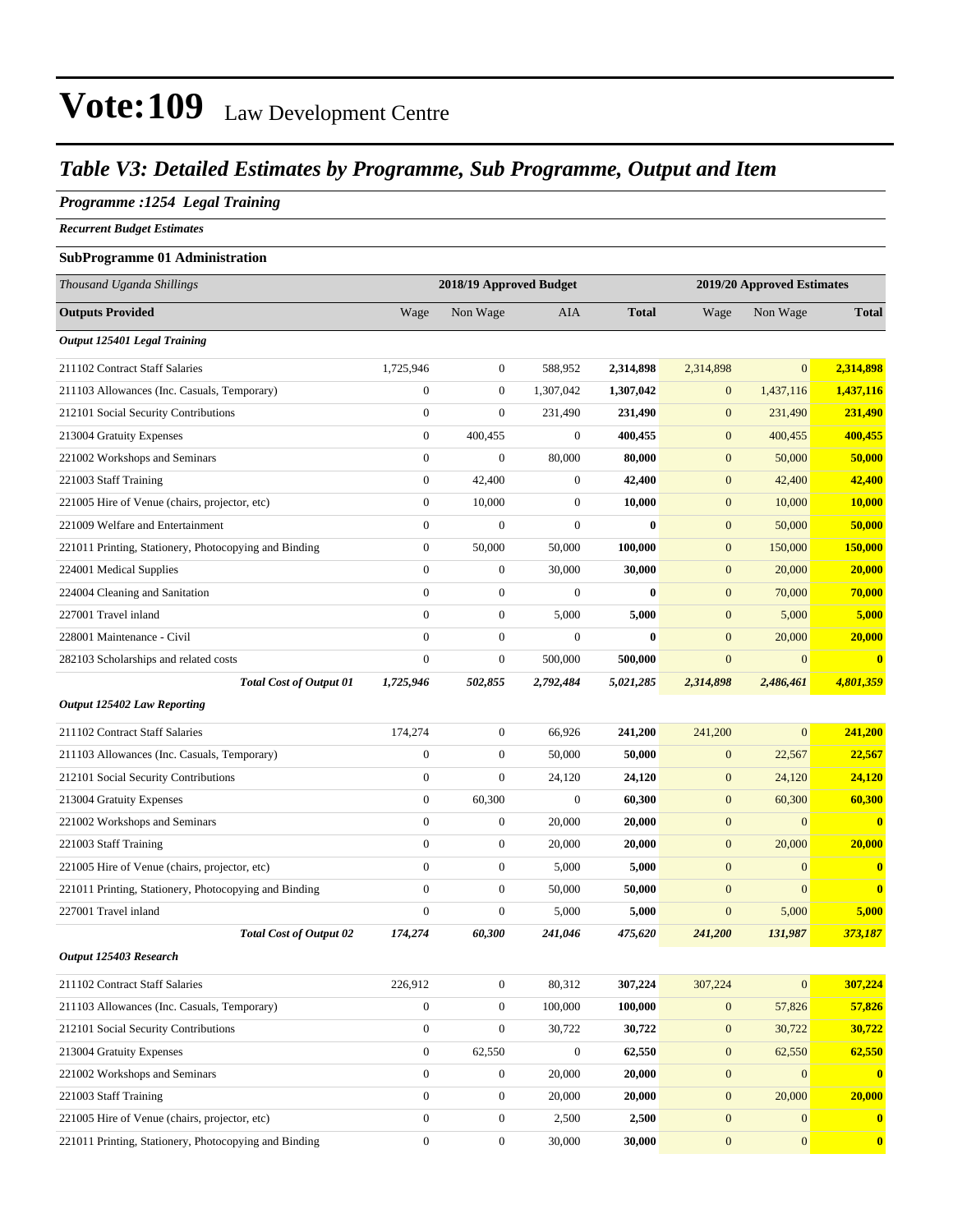| 227001 Travel inland                                     | $\boldsymbol{0}$ | $\boldsymbol{0}$ | 5,000            | 5,000     | $\mathbf{0}$     | 5,000          | 5,000        |
|----------------------------------------------------------|------------------|------------------|------------------|-----------|------------------|----------------|--------------|
| <b>Total Cost of Output 03</b>                           | 226,912          | 62,550           | 288,534          | 577,996   | 307,224          | 176,099        | 483,323      |
| <b>Output 125404 Community Legal Services</b>            |                  |                  |                  |           |                  |                |              |
| 211102 Contract Staff Salaries                           | 250,103          | $\boldsymbol{0}$ | 93,697           | 343,800   | 343,800          | $\overline{0}$ | 343,800      |
| 211103 Allowances (Inc. Casuals, Temporary)              | $\boldsymbol{0}$ | $\boldsymbol{0}$ | 100,000          | 100,000   | $\mathbf{0}$     | 57,827         | 57,827       |
| 212101 Social Security Contributions                     | $\boldsymbol{0}$ | $\boldsymbol{0}$ | 34,380           | 34,380    | $\boldsymbol{0}$ | 34,380         | 34,380       |
| 213004 Gratuity Expenses                                 | $\boldsymbol{0}$ | 83,250           | $\boldsymbol{0}$ | 83,250    | $\mathbf{0}$     | 83,250         | 83,250       |
| 221002 Workshops and Seminars                            | $\boldsymbol{0}$ | $\boldsymbol{0}$ | 10,000           | 10,000    | $\mathbf{0}$     | $\overline{0}$ | $\mathbf{0}$ |
| 221003 Staff Training                                    | $\overline{0}$   | $\boldsymbol{0}$ | 10,000           | 10,000    | $\mathbf{0}$     | 10,000         | 10,000       |
| 221005 Hire of Venue (chairs, projector, etc)            | $\boldsymbol{0}$ | $\boldsymbol{0}$ | 2,500            | 2,500     | $\mathbf{0}$     | $\mathbf{0}$   | $\bf{0}$     |
| 221011 Printing, Stationery, Photocopying and Binding    | $\mathbf{0}$     | $\boldsymbol{0}$ | 20,000           | 20,000    | $\mathbf{0}$     | $\overline{0}$ | $\bf{0}$     |
| 227001 Travel inland                                     | $\overline{0}$   | $\boldsymbol{0}$ | 5,000            | 5,000     | $\mathbf{0}$     | 5,000          | 5,000        |
| <b>Total Cost of Output 04</b>                           | 250,103          | 83,250           | 275,577          | 608,930   | 343,800          | 190,457        | 534,257      |
| Output 125419 Human Resource Management Services         |                  |                  |                  |           |                  |                |              |
| 211102 Contract Staff Salaries                           | 1,426,749        | $\boldsymbol{0}$ | 508,640          | 1,935,390 | 1,935,389        | $\overline{0}$ | 1,935,389    |
| 211103 Allowances (Inc. Casuals, Temporary)              | $\mathbf{0}$     | 500,000          | 660,000          | 1,160,000 | $\mathbf{0}$     | 1,160,000      | 1,160,000    |
| 212101 Social Security Contributions                     | $\mathbf{0}$     | $\boldsymbol{0}$ | 193,539          | 193,539   | $\mathbf{0}$     | 193,539        | 193,539      |
| 213001 Medical expenses (To employees)                   | $\mathbf{0}$     | 230,000          | 30,000           | 260,000   | $\mathbf{0}$     | 230,000        | 230,000      |
| 213002 Incapacity, death benefits and funeral expenses   | $\mathbf{0}$     | $\boldsymbol{0}$ | 30,000           | 30,000    | $\boldsymbol{0}$ | 10,000         | 10,000       |
| 213004 Gratuity Expenses                                 | $\boldsymbol{0}$ | 597,545          | 28,180           | 625,725   | $\boldsymbol{0}$ | 931,768        | 931,768      |
| 221001 Advertising and Public Relations                  | $\overline{0}$   | $\boldsymbol{0}$ | 50,000           | 50,000    | $\mathbf{0}$     | 50,000         | 50,000       |
| 221002 Workshops and Seminars                            | $\mathbf{0}$     | $\overline{0}$   | 110,000          | 110,000   | $\mathbf{0}$     | 150,000        | 150,000      |
| 221003 Staff Training                                    | $\boldsymbol{0}$ | 63,600           | $\boldsymbol{0}$ | 63,600    | $\boldsymbol{0}$ | 253,600        | 253,600      |
| 221005 Hire of Venue (chairs, projector, etc)            | $\boldsymbol{0}$ | $\boldsymbol{0}$ | 10,000           | 10,000    | $\mathbf{0}$     | 10,000         | 10,000       |
| 221007 Books, Periodicals & Newspapers                   | $\mathbf{0}$     | 4,000            | 20,000           | 24,000    | $\boldsymbol{0}$ | 20,000         | 20,000       |
| 221008 Computer supplies and Information Technology (IT) | $\mathbf{0}$     | 50,000           | 70,000           | 120,000   | $\mathbf{0}$     | 110,222        | 110,222      |
| 221009 Welfare and Entertainment                         | 0                | 10,000           | 150,000          | 160,000   | $\mathbf{0}$     | 100,000        | 100,000      |
| 221011 Printing, Stationery, Photocopying and Binding    | $\mathbf{0}$     | 250,000          | 50,000           | 300,000   | $\mathbf{0}$     | 50,000         | 50,000       |
| 221012 Small Office Equipment                            | $\mathbf{0}$     | $\boldsymbol{0}$ | 20,000           | 20,000    | $\mathbf{0}$     | 20,000         | 20,000       |
| 221014 Bank Charges and other Bank related costs         | $\boldsymbol{0}$ | $\boldsymbol{0}$ | 20,000           | 20,000    | $\mathbf{0}$     | $\overline{0}$ | $\bf{0}$     |
| 221016 IFMS Recurrent costs                              | 0                | $\boldsymbol{0}$ | 30,000           | 30,000    | $\boldsymbol{0}$ | $\mathbf{0}$   | $\mathbf{0}$ |
| 221017 Subscriptions                                     | 0                | 12,000           | 70,000           | 82,000    | $\mathbf{0}$     | 70,000         | 70,000       |
| 222001 Telecommunications                                | $\boldsymbol{0}$ | $\boldsymbol{0}$ | 40,000           | 40,000    | $\boldsymbol{0}$ | 20,000         | 20,000       |
| 222002 Postage and Courier                               | $\boldsymbol{0}$ | $\boldsymbol{0}$ | 2,000            | 2,000     | $\boldsymbol{0}$ | 2,000          | 2,000        |
| 222003 Information and communications technology (ICT)   | $\boldsymbol{0}$ | 110,000          | $\mathbf{0}$     | 110,000   | $\boldsymbol{0}$ | 110,000        | 110,000      |
| 223001 Property Expenses                                 | $\boldsymbol{0}$ | 10,000           | 80,000           | 90,000    | $\mathbf{0}$     | 100,000        | 100,000      |
| 223002 Rates                                             | $\mathbf{0}$     | $\boldsymbol{0}$ | 10,000           | 10,000    | $\mathbf{0}$     | 10,000         | 10,000       |
| 223003 Rent – (Produced Assets) to private entities      | $\boldsymbol{0}$ | $\boldsymbol{0}$ | $\boldsymbol{0}$ | $\bf{0}$  | $\boldsymbol{0}$ | 360,000        | 360,000      |
| 223004 Guard and Security services                       | $\boldsymbol{0}$ | 12,000           | 90,000           | 102,000   | $\boldsymbol{0}$ | 40,000         | 40,000       |
| 223005 Electricity                                       | $\boldsymbol{0}$ | 72,000           | 60,000           | 132,000   | $\boldsymbol{0}$ | 120,000        | 120,000      |
| 223006 Water                                             | $\boldsymbol{0}$ | 70,000           | 70,000           | 140,000   | $\mathbf{0}$     | 140,000        | 140,000      |
| 224001 Medical Supplies                                  | $\boldsymbol{0}$ | $\boldsymbol{0}$ | $\boldsymbol{0}$ | $\bf{0}$  | $\mathbf{0}$     | 20,000         | 20,000       |
| 224004 Cleaning and Sanitation                           | $\boldsymbol{0}$ | 10,000           | 120,000          | 130,000   | $\boldsymbol{0}$ | 50,000         | 50,000       |
| 225001 Consultancy Services- Short term                  | $\boldsymbol{0}$ | 40,000           | 200,000          | 240,000   | $\boldsymbol{0}$ | 200,000        | 200,000      |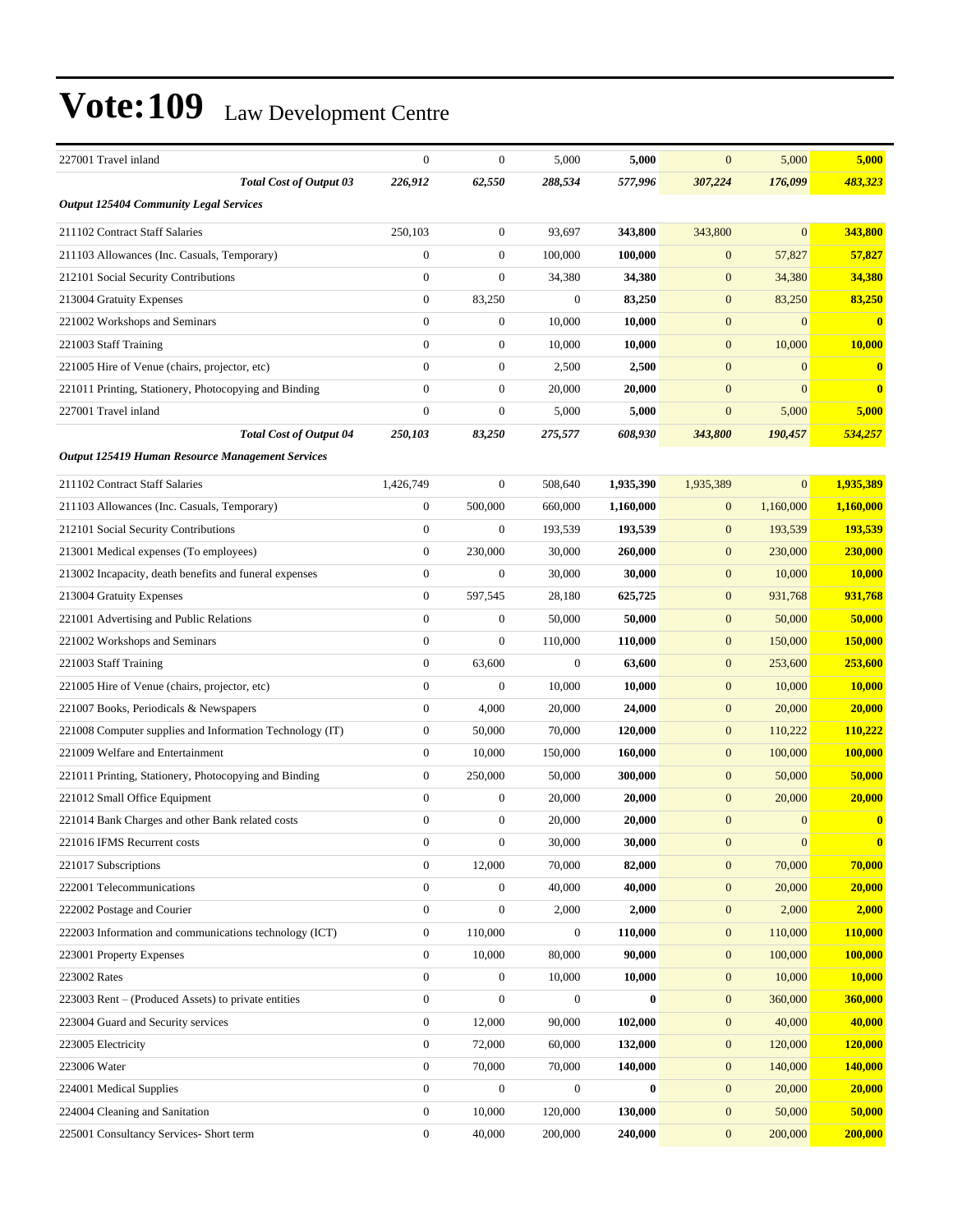| 226001 Insurances                                     | $\mathbf{0}$     | $\mathbf{0}$   | 50,000         | 50,000     | $\mathbf{0}$ | 50,000    | 50,000     |
|-------------------------------------------------------|------------------|----------------|----------------|------------|--------------|-----------|------------|
| 227001 Travel inland                                  | $\boldsymbol{0}$ | 40,000         | 10,000         | 50,000     | $\mathbf{0}$ | 50,000    | 50,000     |
| 227002 Travel abroad                                  | $\mathbf{0}$     | $\overline{0}$ | 350,000        | 350,000    | $\mathbf{0}$ | 350,000   | 350,000    |
| 227004 Fuel, Lubricants and Oils                      | $\mathbf{0}$     | 20,000         | 120,000        | 140,000    | $\mathbf{0}$ | 120,000   | 120,000    |
| 228001 Maintenance - Civil                            | $\mathbf{0}$     | 110,000        | $\overline{0}$ | 110,000    | $\mathbf{0}$ | 120,000   | 120,000    |
| 228002 Maintenance - Vehicles                         | $\overline{0}$   | 10,000         | 100,000        | 110,000    | $\mathbf{0}$ | 100,000   | 100,000    |
| 228003 Maintenance – Machinery, Equipment & Furniture | $\overline{0}$   | 10,000         | 100,000        | 110,000    | $\mathbf{0}$ | 100,000   | 100,000    |
| 282103 Scholarships and related costs                 | $\mathbf{0}$     | 30,000         | $\theta$       | 30,000     | $\mathbf{0}$ | 500,000   | 500,000    |
| <b>Total Cost of Output 19</b>                        | 1,426,749        | 2,261,145      | 3,452,359      | 7,140,253  | 1,935,389    | 5,921,128 | 7,856,518  |
| <b>Total Cost Of Outputs Provided</b>                 | 3,803,985        | 2,970,100      | 7,050,000      | 13,824,085 | 5,142,512    | 8,906,131 | 14,048,643 |
| <b>Total Cost for SubProgramme 01</b>                 | 3,803,985        | 2,970,100      | 7,050,000      | 13,824,085 | 5,142,512    | 8,906,131 | 14,048,643 |
| <b>Total Excluding Arrears</b>                        | 3,803,985        | 2,970,100      | 7,050,000      | 13,824,085 | 5,142,512    | 8,906,131 | 14,048,643 |
|                                                       |                  |                |                |            |              |           |            |

*Development Budget Estimates*

#### **Project 1229 Support to Law Development Centre**

| Thousand Uganda Shillings                                               | 2018/19 Approved Budget       |                     |            |              |                       | 2019/20 Approved Estimates    |                       |
|-------------------------------------------------------------------------|-------------------------------|---------------------|------------|--------------|-----------------------|-------------------------------|-----------------------|
| <b>Capital Purchases</b>                                                | <b>GoU Dev't External Fin</b> |                     | <b>AIA</b> | <b>Total</b> |                       | <b>GoU Dev't External Fin</b> | <b>Total</b>          |
| Output 125472 Government Buildings and Administrative Infrastructure    |                               |                     |            |              |                       |                               |                       |
| 312101 Non-Residential Buildings                                        | 3,393,304                     | 0                   | 500,000    | 3,893,304    | 3,843,304             | $\vert 0 \vert$               | 3,843,304             |
| Total Cost Of Output 125472                                             | 3,393,304                     | 0                   | 500,000    | 3,893,304    | 3,843,304             | $\boldsymbol{\theta}$         | 3,843,304             |
| Output 125475 Purchase of Motor Vehicles and Other Transport Equipment  |                               |                     |            |              |                       |                               |                       |
| 312201 Transport Equipment                                              | $\mathbf{0}$                  | $\boldsymbol{0}$    | 400,000    | 400,000      | $\overline{0}$        | $\mathbf{0}$                  | $\mathbf{0}$          |
| <b>Total Cost Of Output 125475</b>                                      | $\boldsymbol{\theta}$         | 0                   | 400,000    | 400,000      | $\boldsymbol{\theta}$ | $\boldsymbol{\theta}$         | $\boldsymbol{\theta}$ |
| Output 125476 Purchase of Office and ICT Equipment, including Software  |                               |                     |            |              |                       |                               |                       |
| 312213 ICT Equipment                                                    | $\mathbf{0}$                  | $\boldsymbol{0}$    | 50,000     | 50,000       | 100,000               | $\mathbf{0}$                  | 100,000               |
| Total Cost Of Output 125476                                             | $\boldsymbol{\theta}$         | 0                   | 50,000     | 50,000       | 100,000               | $\boldsymbol{\theta}$         | 100,000               |
| Output 125477 Purchase of Specialised Machinery & Equipment             |                               |                     |            |              |                       |                               |                       |
| 312202 Machinery and Equipment                                          | $\boldsymbol{0}$              | $\boldsymbol{0}$    | 200,000    | 200,000      | 100,000               | $\mathbf{0}$                  | 100,000               |
| Total Cost Of Output 125477                                             | $\theta$                      | 0                   | 200,000    | 200,000      | 100,000               | $\boldsymbol{\theta}$         | 100,000               |
| Output 125478 Purchase of Office and Residential Furniture and Fittings |                               |                     |            |              |                       |                               |                       |
| 312203 Furniture & Fixtures                                             | $\overline{0}$                | $\boldsymbol{0}$    | 100,000    | 100,000      | 350,000               | $\overline{0}$                | 350,000               |
| Total Cost Of Output 125478                                             | $\boldsymbol{\theta}$         | 0                   | 100,000    | 100,000      | 350,000               | $\boldsymbol{\theta}$         | 350,000               |
| <b>Total Cost for Capital Purchases</b>                                 | 3,393,304                     | $\boldsymbol{0}$    | 1,250,000  | 4,643,304    | 4,393,304             | $\mathbf{0}$                  | 4,393,304             |
| <b>Total Cost for Project: 1229</b>                                     | 3,393,304                     | $\boldsymbol{0}$    | 1,250,000  | 4,643,304    | 4,393,304             | $\overline{0}$                | 4,393,304             |
| <b>Total Excluding Arrears</b>                                          | 3,393,304                     | $\overline{0}$      | 1,250,000  | 4,643,304    | 4,393,304             | $\Omega$                      | 4,393,304             |
|                                                                         | GoU                           | <b>External Fin</b> | <b>AIA</b> | <b>Total</b> | GoU                   | <b>External Fin</b>           | <b>Total</b>          |
| <b>Total Cost for Programme 54</b>                                      | 10,167,389                    | $\bf{0}$            | 8,300,000  | 18,467,389   | 18,441,948            | $\bf{0}$                      | 18,441,948            |
| <b>Total Excluding Arrears</b>                                          | 10,167,389                    | $\overline{0}$      | 8,300,000  | 18,467,389   | 18,441,948            | $\Omega$                      | 18,441,948            |
|                                                                         | GoU                           | <b>External Fin</b> | <b>AIA</b> | <b>Total</b> | GoU                   | <b>External Fin.</b>          | <b>Total</b>          |
| <b>Grand Total for Vote 109</b>                                         | 10,167,389                    | $\bf{0}$            | 8,300,000  | 18,467,389   | 18,441,948            | $\bf{0}$                      | 18,441,948            |
| <b>Total Excluding Arrears</b>                                          | 10,167,389                    | $\mathbf{0}$        | 8,300,000  | 18,467,389   | 18,441,948            | $\mathbf{0}$                  | 18,441,948            |